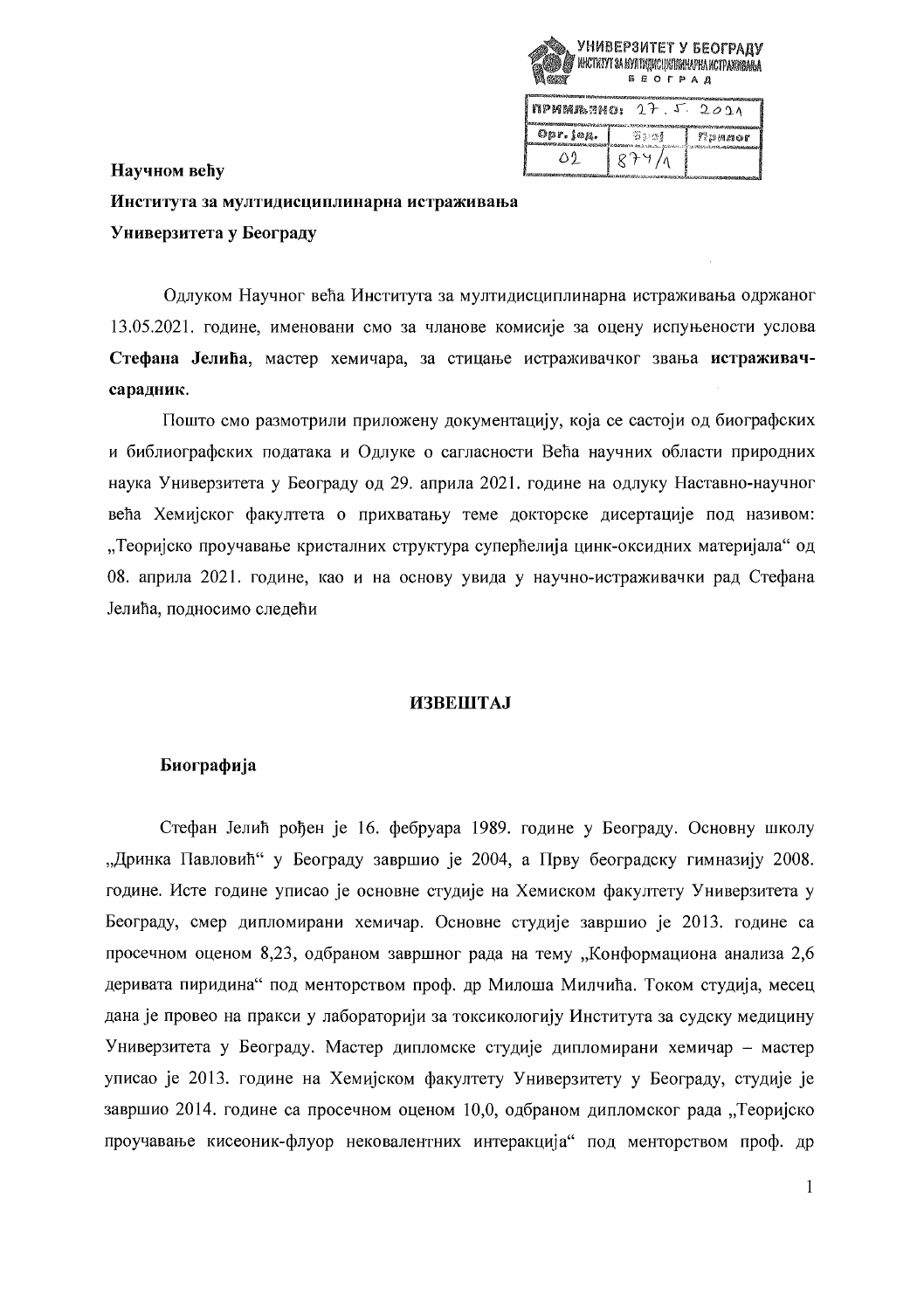Милоша Милчића. Од 2014. године је на докторским студијама хемије на Хемијском факултету Универзитета у Београду на Катедри за општу и неорганску хемију под менторством проф. др Милоша Милчића. У фебруару 2018. године изабран је у звање истраживач - приправник, а од августа исте године запослен је на Институту за мултидисциплинарна истраживања Универзитета у Београду, где је до краја 2019. године био ангажован на пројекту "0-3д наноструктуре за примену у електроници и обновљивим изворима енергије: синтеза, карактеризација и процесирање" (ИИИ45007), финансираном од стране Министарства просвете, науке и технолошког развоја Републике Србије, којим је руководио др Горан Бранковић. У септембру 2019. учествовао у као стипендиста у програму размене докторанада и академског особља (PROM Programme) на Јан Длугош Универзитету у Ченстохови, Пољска. Тренутно се бави теоријским проучавањем утицаја допирања на стабилност структура електрокерамичких материјала. Такође се бави синтезом, карактеризацијом и проучавањем фотокаталитичких својстава бизмут-ванадата.

## Библиографија:

# М21 - Радови објављени у врхунским међународним часописима

1. Trišović, N., Radovanovic, L., Janjić, G., Jelić, S., Rogan, J., Substituent Effects on the Patterns of Intermolecular Interactions of 3-Alkyl and 3-Cycloalkyl Derivatives of Phenytoin: A Crystallographic and Quantum-Chemical Study, Crystal Growth & Design, 2019, 19, 4, 2163– 2174. IF2019 =  $4,089$ 

2. Janjić, G., Jelić, S., Trišović, N., Popović, D., Đorđević, I., Milcic, M., A New Theoretical Insight into Fluorination and Fluorine–Fluorine Interactions as a Driving Force in Crystal Structures, Crystal Growth & Design, 2020, 20, 5, 2943-2951. IF2019 =  $4.089$ 

МЗ4 - Радови саопштени на скуповима међународног значаја штампани у изводу